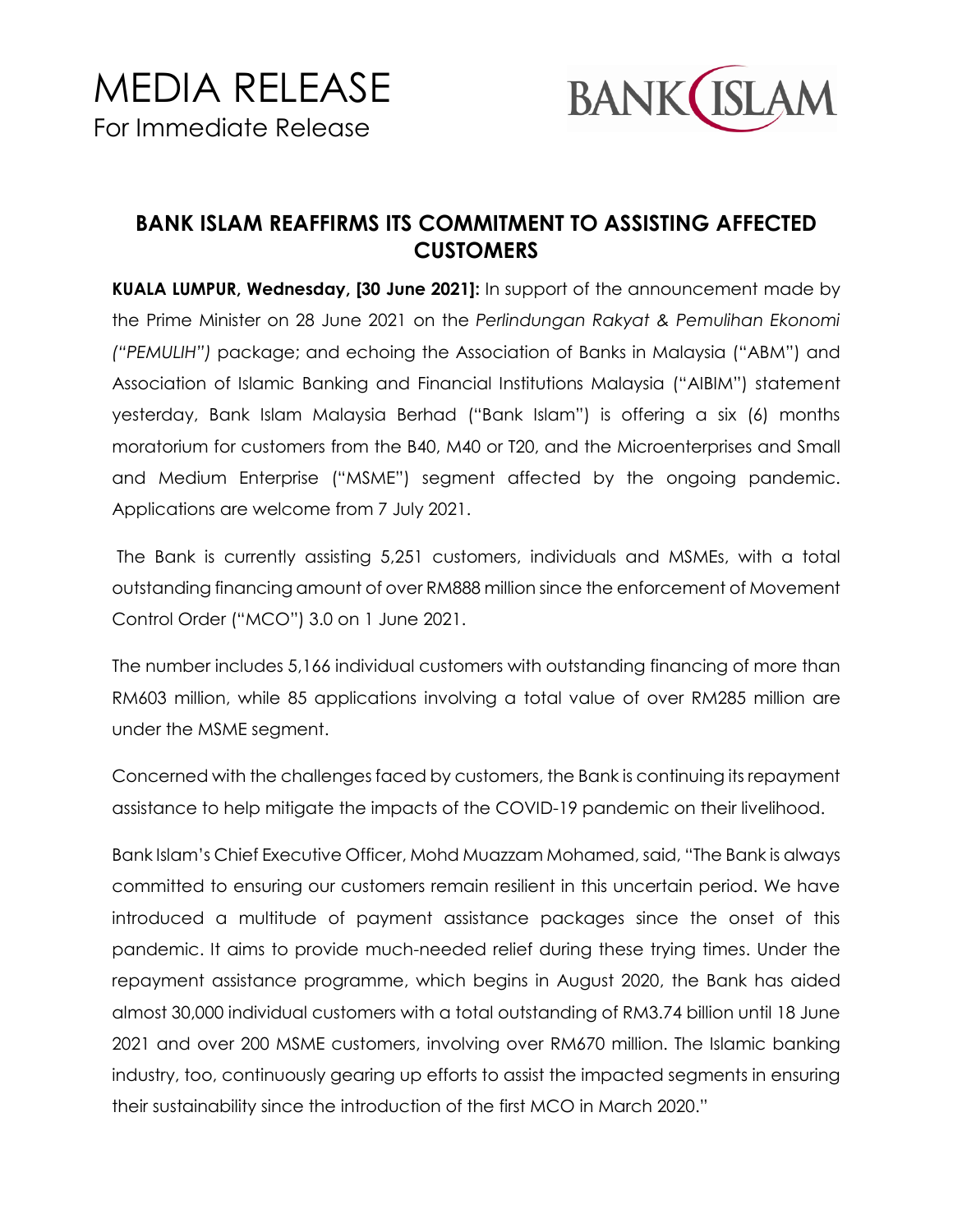"We acknowledge the adverse impacts a prolonged lockdown has on our business clients, especially the MSMEs. Our priority remains to alleviate the customers' financial constraints, especially those inoperable throughout the MCO. The significant move made by Bank Negara Malaysia ("BNM") to introduce the Targeted Repayment Assistance ("TRA") for customers in affected segments is vital to minimise the adverse impact caused by the movement restriction order and guarantees accessibility of necessary aid. Through the moratorium assistance, affected customers will have six months to recover financially," Muazzam adds.

"The Bank stands ready at all times to help our customers make an informed decision and be cautious of unnecessary commitment to their financial standings, especially in the current unpredictable situation," he stresses.

Besides the TRA, the Bank also offers Targeted Relief and Relief Facility ("TRRF") for customers involved in the services sector; and PENJANA Tourism Fund ("PTF") for customers in the tourism sector. Recently, the Bank introduced the Automation and Digitalisation Facility ("ADF") for SMEs looking for incentives to automate their processes and digitalise operations for better efficiency. Apart from the tailored payment assistance, a Rescheduling and Restructuring programme is also available for eligible customers.

In addition, the Bank has also been proactive in assisting microentrepreneurs, primarily in the Asnaf and B40 categories. The launch of the iTEKAD and BangKIT Microfinance programmes for this customer segment is a testament to the holistic financial solutions advocated by Bank Islam. These facilities were designed to support eligible underbanked microentrepreneurs in generating a sustainable income. It is possible through the implementation of a proper coaching programme with trusted strategic partners. Customers can find details of iTEKAD and BangKIT microfinance at <https://www.bankislam.com/business=banking/smebanking/itekad/> and [https://www.bankislam.com/corporate-info/social-finance-bank-islam/pembiayaan](https://www.bankislam.com/corporate-info/social-finance-bank-islam/pembiayaan-mikro-bangkit/)[mikro-bangkit/.](https://www.bankislam.com/corporate-info/social-finance-bank-islam/pembiayaan-mikro-bangkit/)

Bank Islam urges customers needing assistance to reach out and indicate their preferred assistance option. The Bank ensures no documentation is required for individual customers, and all applications will be automatically approved upon opting in. Bank